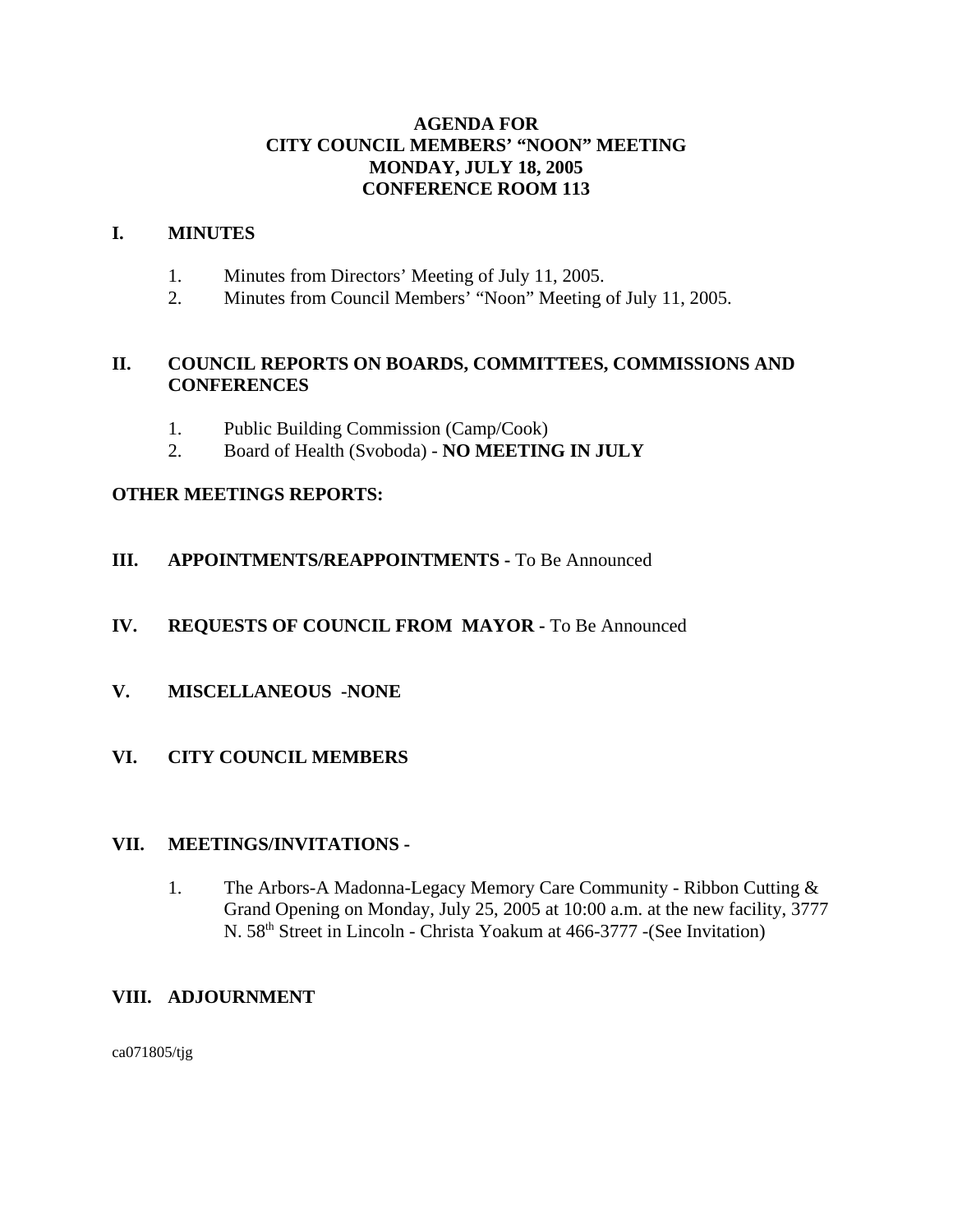# **MINUTES CITY COUNCIL MEMBERS' "NOON" MEETING MONDAY, JULY 18, 2005** *CONFERENCE ROOM 113*

*Council Members Present:* Ken Svoboda, Chair; Patte Newman, Vice-Chair; Jon Camp, Jonathan Cook, Robin Eschliman, Dan Marvin, Annette McRoy; ABSENT: None

*Others Present:* Mark Bowen, Ann Harrell, Rick Hoppe, Mayor's Office; Rick Peo, City Attorney's Office; Joan Ray; Council Staff; Deena Winter, Lincoln *Journal Star* representative

# **I. MINUTES**

- 1. Minutes from Directors' Meeting of July 11, 2005.
- 2. Minutes from Council Members' "Noon" Meeting of July 11, 2005.

Chair Ken Svoboda, by acclimation of the Chair, approved the minutes. No objections were offered, thus the minutes were approved as presented.

# **II. COUNCIL REPORTS ON BOARDS, COMMITTEES, COMMISSIONS AND CONFERENCES**

1. PUBLIC BUILDING COMMISSION (Camp/Cook) Mr. Cook reported that the Arts Council has a request for a display, but we put that off waiting for more information. They're doing a new exhibit with Stars instead of Bicycles. We needed a little more information before approval. Ms. Svoboda stated that Patte and he knew what the Star is to look like - which is anything the artist desired. Ms. Eschliman stated that it didn't even have to be three-dimensional this year, just anything that the artist could conceive.

Mr. Cook continued his report, noting that the sprinkler system was fixed; the old chairs have been loaned to Sue Kirkland. There are some major security expansions being discussed for the Hall of Justice, going from 27 cameras to 79 or more. Mr. Cook thought they may be getting advise from someone who is recommending more than would be reasonable for our budget or for our buildings here in Lincoln. He noted that PBC will be discussing this further.

2. BOARD OF HEALTH (Svoboda) - **NO MEETING IN JULY**

OTHER MEETINGS: - Mr. Svoboda reported that he had attended his first District Energy Corporation Meeting where they had received a very good update on the history of the DEC - about which Mr. Svoboda had previously known very little. They had also discussed the financial report. Obviously DEC is doing well. Two members had just attended a conference and had shared a great deal of information about the conference itself. Lincoln is doing extremely well in their DEC. If any Council Members would like information about the District Energy Corporation, Mr. Svoboda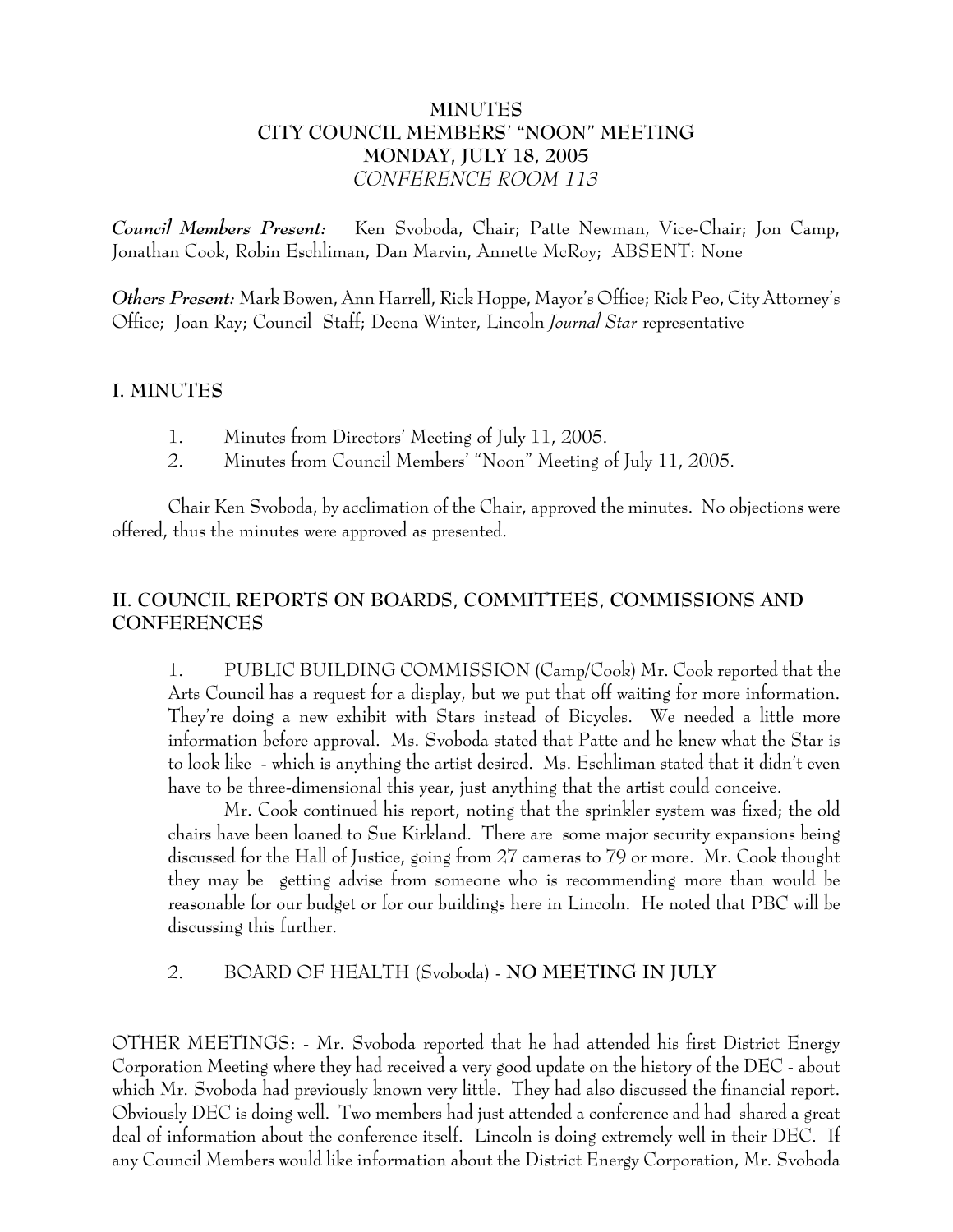encouraged them to let him know and he would forward annual reports to each of those who asked. He noted that they will be looking at trying to set up tours at the next DEC meeting, if anyone might be interested. The next meeting will be in September or October. Mr. Camp asked if the tunnels would be included on the tour? Mr. Svoboda thought probably not, but they could be included if that was what Council Members might want.

Ms. Newman reported on the PRT meeting held last month. She did want to share that Joy Citta has taken over the chairmanship of the group and is going to be doing some things a bit differently; and Ms. Newman felt these changes would make a more efficient operation. There will be follow-ups now to anyone's complaint about a property so that they will know that the case has been resolved....so people know what's going on.

**III. APPOINTMENTS/REAPPOINTMENTS** - Mr. Hoppe passed out to Council Members material showing the upcoming Appointments and Re-appointments. Mr. Hoppe noted that he was still trying to get a "yes" for the City Personnel Board, and currently had a person he was waiting to hear from. His hope was that this could be handled soon, since this has been on the Council's Agenda for some time. The new appointment for the Cable Advisory Board has been made and that appointment should be on the Agenda for next week. Also for next week will the be re-appointments and new appointments to the Aging Advisory Board.

We do have three new appointments to the Community Health Endowment: Also, we're still working on a few more appointments with the hope of having a progress report to you at the next goround.

Mr. Camp stated that he would like to be re-appointed to the Public Building Commission. Mr. Hoppe thanked Mr. Camp, noting that this information had saved Mr. Hoppe a conversation.

**IV. REQUESTS OF COUNCIL FROM MAYOR -** Mr. Bowen stated that Ed Zimmer and others had submitted the Draft that Mr. Svoboda had requested regarding `the Triplets'. [Three historical houses grouped together in one neighborhood which the City was considering for demolition]. Mr. Svoboda had requested Urban Development to draft a letter to FHWA and other appropriate Federal Agencies to waive the \$660,000 cost the City would incur if forced to move the buildings - with demolition being considered as the more fiscally responsible option in this very tight budget cycle.

Discussion ensued with Council's final determination being made to have the letter drafted to the office of Congressman Jeff Fortenberry, who, with his knowledge of City budget constraints would be able to "fast lane" the request to the appropriate Federal Agencies to permit the waiver of the federally required preservation of the three historical sites because of the undue burden and financial hardship such preservation would have on the City's budget. It was suggested to include in that letter the fact that the City of Lincoln does not take historical preservation lightly and, in fact, does take great pride in balancing the need for historical preservation and judicious use of public funds. Mr. Bowen agreed to have the letter (to be signed by the entire Council) re-drafted to be sent to the Office of Congressman Fortenberry requesting his assistance in having the waiver granted. Mr. Svoboda requested that the drafted letter be sent to the Council Members by this Wednesday afternoon so that they could add their comments to the letter. Mr. Bowen agreed with this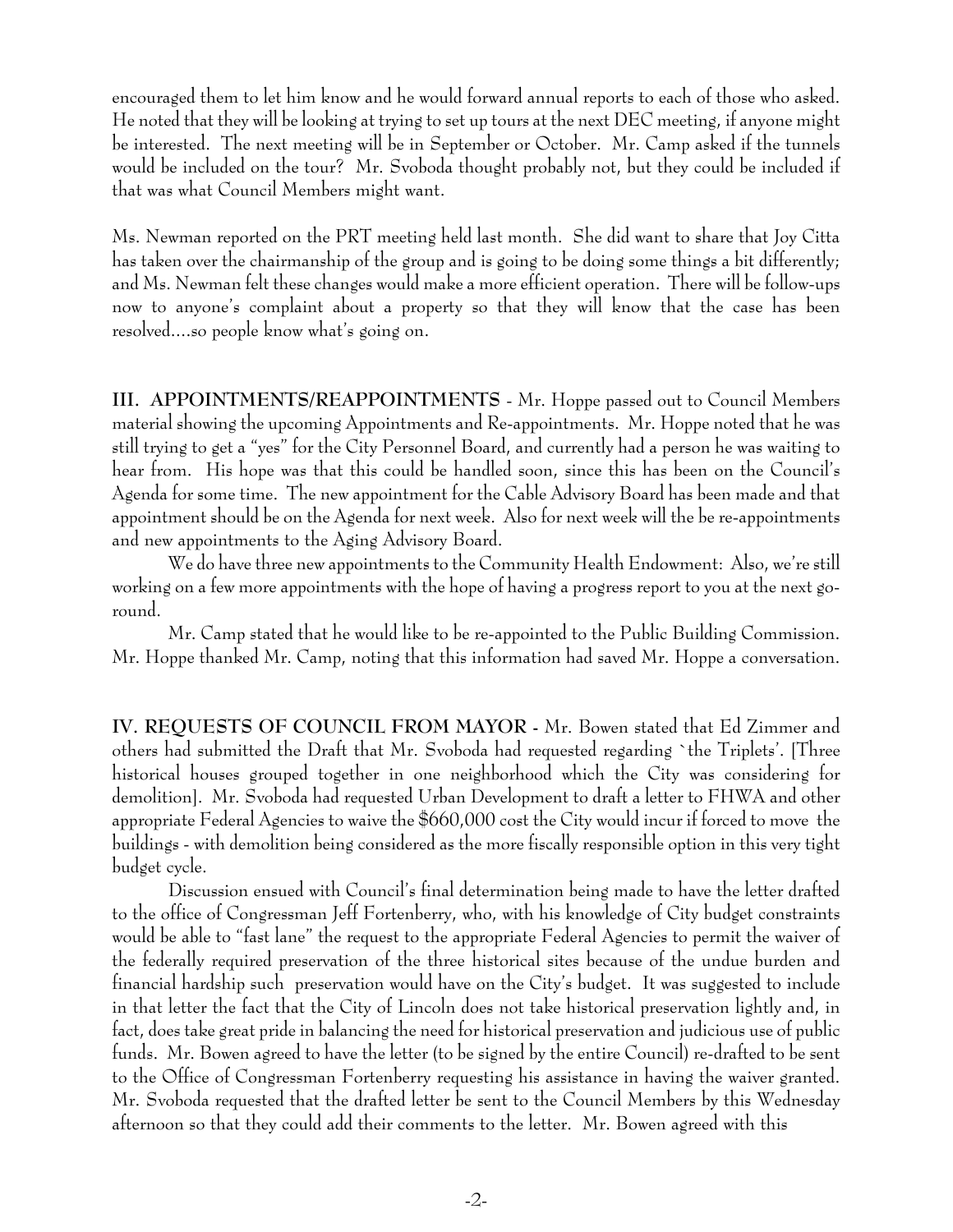Mr. Bowen also wished to discuss Utility Rate Changes. He noted that Dan is scheduled to be gone on July  $25<sup>th</sup>$ , and asked if Council would like to postpone the vote on that issue. It was agreed to delay the vote on the utility rate increases to August 1, 2005.

# **V. MISCELLANEOUS -** None

### **VI. CITY COUNCIL MEMBERS**

### **JON CAMP** - No Further Comments

#### **JONATHAN COOK** - No Further Comments

**ROBIN ESCHLIMAN** - Ms. Eschliman stated that she felt Mr. Svoboda had done a good job yesterday of explaining the RUTS program in the newspaper article. She also expressed her displeasure with the comments made by Mr. Ron Melby [Mayor of Waverly]. Ms. Eschliman read her comments for the benefit of the Council. It was requested that her displeasure with his comments be noted in the minutes of this meeting At Ms. Eschliman's request her comments are noted here, verbatim:

"Dear Mr. Melby:

I wish to address your negative comments made in the Lincoln Journal Star yesterday about the wheel tax. First let me remind you that a decision has not been made by governing bodies on a wheel tax. Second, I would like to remind you that your city has benefitted money from LPED for Tractor Supply Company, and our city officials supported you in that endeavor. For you to suggest a lawsuit against our city for endeavoring to come up with a plan that will make it affordable for our citizens to drive to your city to get to work, and for your citizens to drive to our city for shopping, hospital visits, and health and human services, is disingenuous.

I would like to ask your cooperation in joining our city in a true spirit of cooperation of regional economic development, which our economic development officials have tried very hard in recent years to cultivate."

 Mr. Cook felt there may have been some misunderstanding in the article, because the County Board, even through a joint agreement with the City, does not have the authority to extend the wheel tax to Waverly without Waverly's consent - is that correct? Mr. Marvin commented that that is not correct. Mr. Rick Peo did note that the County could probably enact a County-wide wheel tax into incorporated cities within the County.

Mr. Marvin noted that they can extend a County-wide property tax over the entire County. Mr. Cook thought that was property tax, but a wheel tax could not be levied without agreement. Mr. Marvin commented that he thought the agreement indicates that this is a County-wide extension of the wheel-tax; but the incorporated areas of the County would get their share of the wheel-tax back. It was Mr. Marvin's understanding that they would make an accommodation and provide resources outside the RUTS plan for those incorporated areas, and those dollars would be made available to them.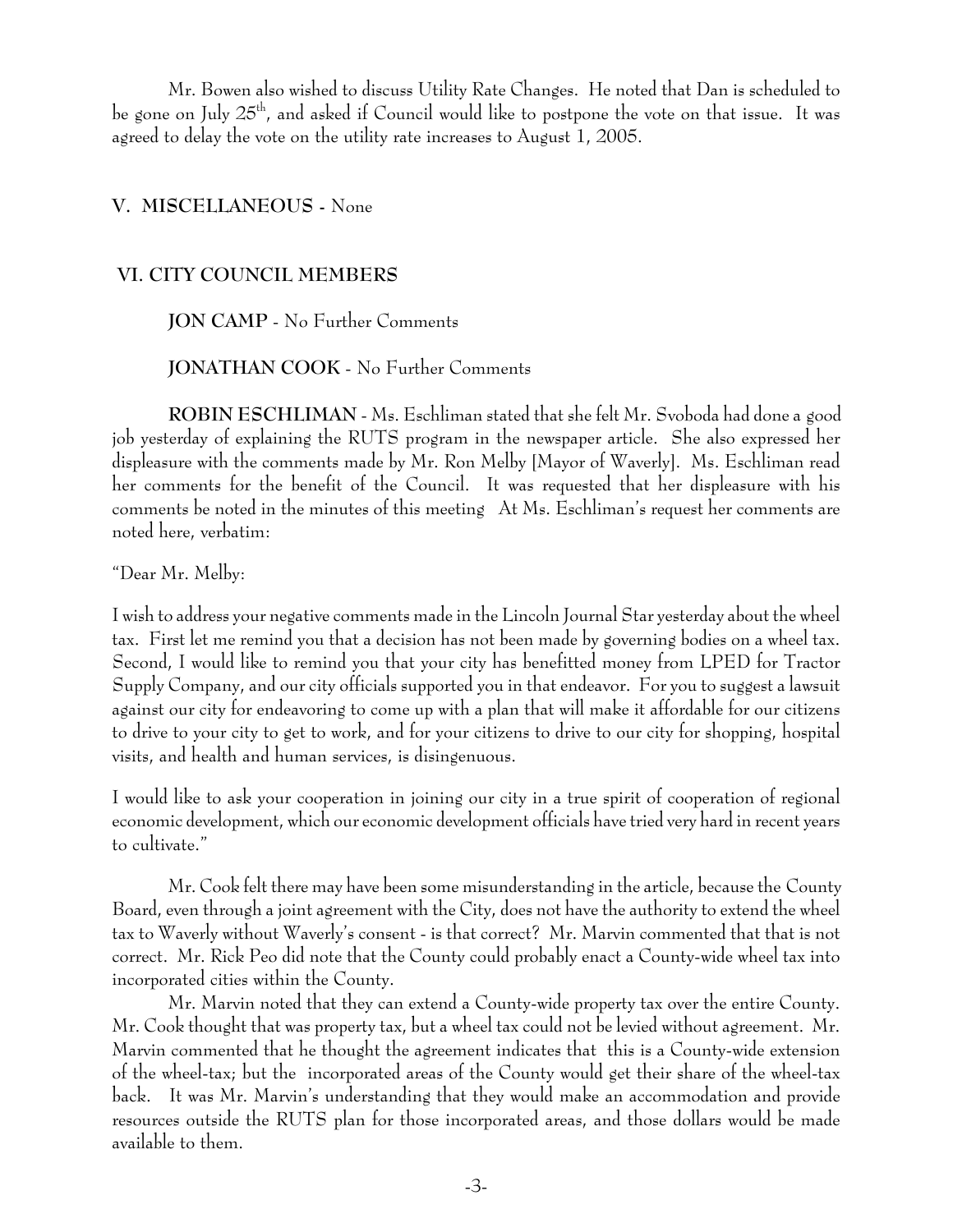Mr. Camp stated that he was disappointed in that theme, because if every community is given it's share, that uses the funding all up and there's nothing for the whole purpose of the RUTS program. Mr. Marvin explained that the unincorporated areas generate 1.3 million dollars in wheel tax revenue. The incorporated areas another half-million or three-quarters of a million dollars. Larry Hudkins had stated that he was not comfortable extending the wheel-tax to grain trucks, so if they were to exempt grain trucks, that would take \$200,000 away from the unincorporated areas, bringing that 1.3 down to 1.1 million dollars. That 1.1. million would be what would go to fund RUTS and the other ½ million or 3/4 million dollars raised from making it County-wide, would go through the County in working with the local governments.

Mr. Bowen stated that that is a more detailed scenario than is actually finalized yet. There is still a great deal of that being discussed now. But, in concept, that is what the program would entail. Mr. Bowen wanted to go back to Jonathan's original question of whether the wheel-tax can be extended to the entire County through the Joint Public Agency only if those incorporated authorities agree.

It was stated that they would use the City's authority through the Joint Public Agency to establish a County-wide wheel tax. Then, the question is, can they take it to the next level - can the other communities in the County also use that funding for their own purposes? That is what the two Attorney's (City & County) are looking at now in order to make a final decision.

Ms. Newman stated that, in Ron Melby's defense, there has been a lack of communication between the governing bodies. They were surprised to read something in the newspaper. We need to do a better job of communicating the issue.

Mr. Camp stated that he appreciated what Mark said and would like to have that followed up. Also, regarding Mr. Marvin's remarks, he had not gotten the same drift regarding the wheel-tax situation. He would like to know as a certainty what the total raised will be, where it is going, so as we work with the County Board, we can figure things exactly....and make sure we're doing the right thing. That might modify his view on the situation.

Discussion continued with Mr. Bowen noting the County Court has communicated with the other communities. Mr. Svoboda noted that he had talked with Commissioner Stevens this morning and he has since talked with both the Mayor of Emerald and with Mr. Melby of Waverly. They had been able to clarify several things since there had been some misinterpretation of what we were doing here. They had not known about it until they read it in the newspaper, though *we've* been talking about this for months.

Ms. Newman stated that this group has been talking about it and it sounds like we still don't understand, and that's why that communication with the County villages is so important.

# **DAN MARVIN** - No Further Comments

# **ANNETTE McROY** - No Further Comments

**PATTE NEWMAN** - Ms. Newman noted, after discussion with the Chair, the Council's intent would be to have a congratulatory letter written for the Chair's signature for such events as receipt of the Mayor's Award of Excellence and other community honors which should be formally acknowledged. The Chair would be representing the entire the Council in these letters of congratulations, which Ms. Newman felt was something Council should have been doing all along.. Ms. Ray indicated that the letters for the Mayor's Award of Excellence would be done automatically, but acknowledgment of any other staff achievement and/or community honors should be at the direction of the Chair. Council agreed that this would be a good policy to initiate.